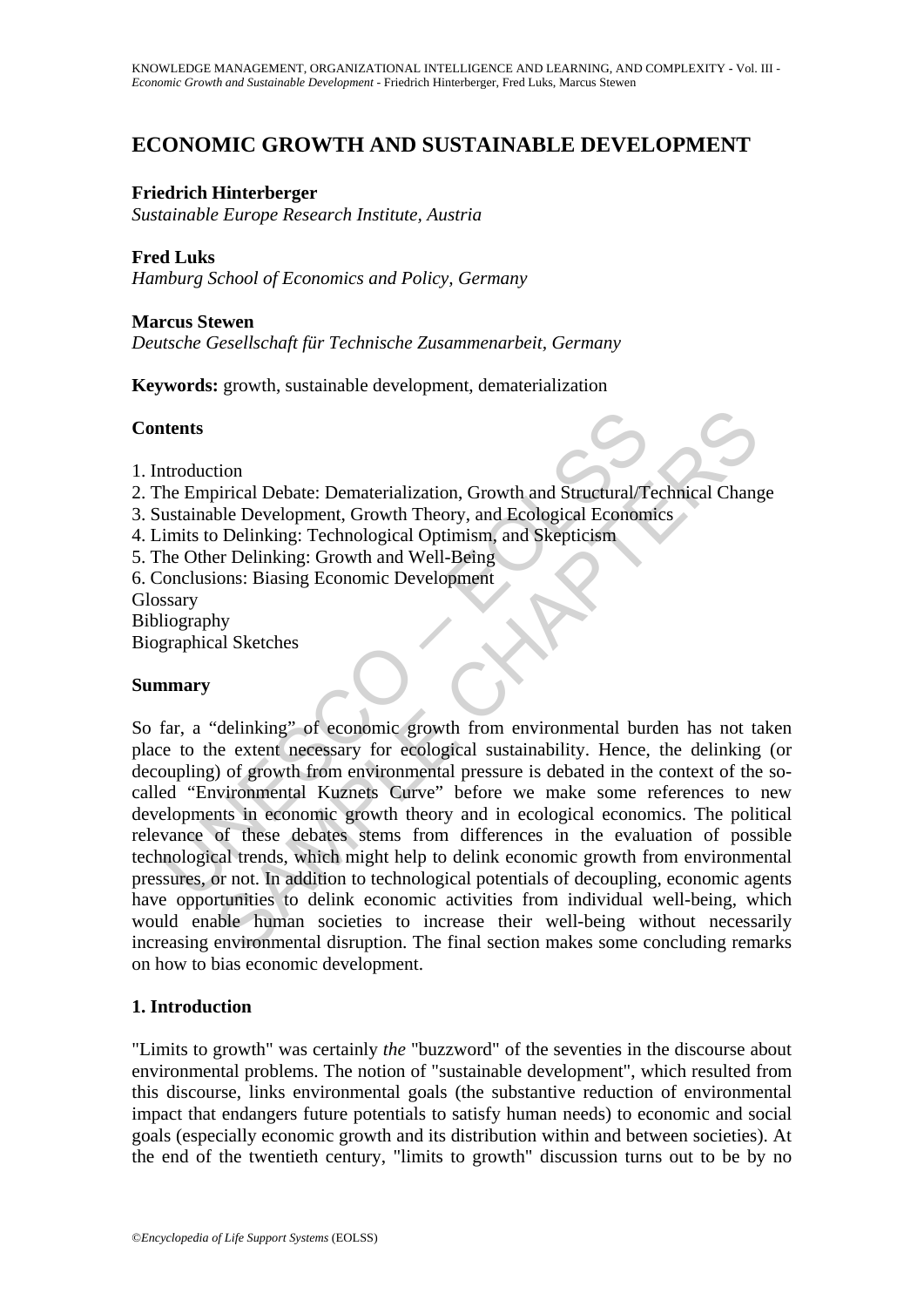means obsolete. Today, it is more the limited capacity of nature to buffer human interventions that endangers human development rather than the limited availability of resources. While in the eighties single problems and events were on the public agenda, such as the greenhouse effect, depletion of the ozone layer, the Chernobyl-accident and acid rain, the environmental debate has returned to a more general view of the core of the problems and the carrying capacity of ecological systems. So far, a delinking of economic growth from environmental burden has not taken place to the extent necessary for ecological sustainability. Therefore, humanity will have to come to grips with the growth issue if we are to achieve a development that is ecologically sustainable.

eloping countries. It is generally accepted that these countries ne<br>elevelop. The World Commission on Environment and Devel<br>ed in the "Brundtland Report" for what has been called an '<br>is", i.e. that the North must grow in countries. It is generally accepted that these countries need growth in o. The World Commission on Environment and Development, howe the "Brundhand Report" for what has been called an "engine-of-growth that the North must The globalization issue -- the keyword of the late 1990s -- is beyond the scope of this article, but it is of high relevance for both economic growth and sustainable development. This is of particular importance for the future possibilities of the developing countries. It is generally accepted that these countries need growth in order to develop. The World Commission on Environment and Development, however, argued in the "Brundtland Report" for what has been called an "engine-of-growththesis", i.e. that the North must grow in order to pull the economies of the South. This position ignores the fact that the "North" induces most of the global environmental impacts, which gives the issue a fundamentally global dimension. Hence, demands are raised in science, politics and society that the rich countries must start to reduce the ecological impacts of their economic activities in order to leave "environmental space" for the development of the South. This article is based on the notion that, due to their uneven global share in environmental use, rich industrialized countries have a special responsibility to reduce the environmental consequences of their economies. That is why the following investigations focus on rich countries.

We start the discussion with some references to the empirical debate on growth and the environment. Here, the "de-linking" of growth from environmental pressure is debated in the context of the so-called "Environmental Kuznets Curve" (section 2) before we make some references to new developments in economic growth theory and in ecological economics (section 3). The political relevance of these debates comes from differences in the evaluation of possible technological trends, which might help to delink economic growth from environmental pressures, or not (section 4). In addition to technological potentials of delinking, economic agents have opportunities to delink economic activities from individual well-being, which would enable human societies to increase their well-being without necessarily increasing environmental disruption (section 5). The final section 6 makes some concluding remarks on how to bias economic development.

# **2. The Empirical Debate: Dematerialization, Growth and Structural/Technical Change**

The empirical debate on the economy-ecology relationship is dominated by the socalled Environmental Kuznets Curve (EKC), i.e. the idea that environmental pressure increases with rising income and then, after a certain plateau, starts to decline. The idea is that "economies would pass through 'stages of development,' in which at least some aspects of environmental quality first deteriorate and then improve", as Selden/Song put it. Several empirical studies try to find evidence of the inverted U-hypothesis. The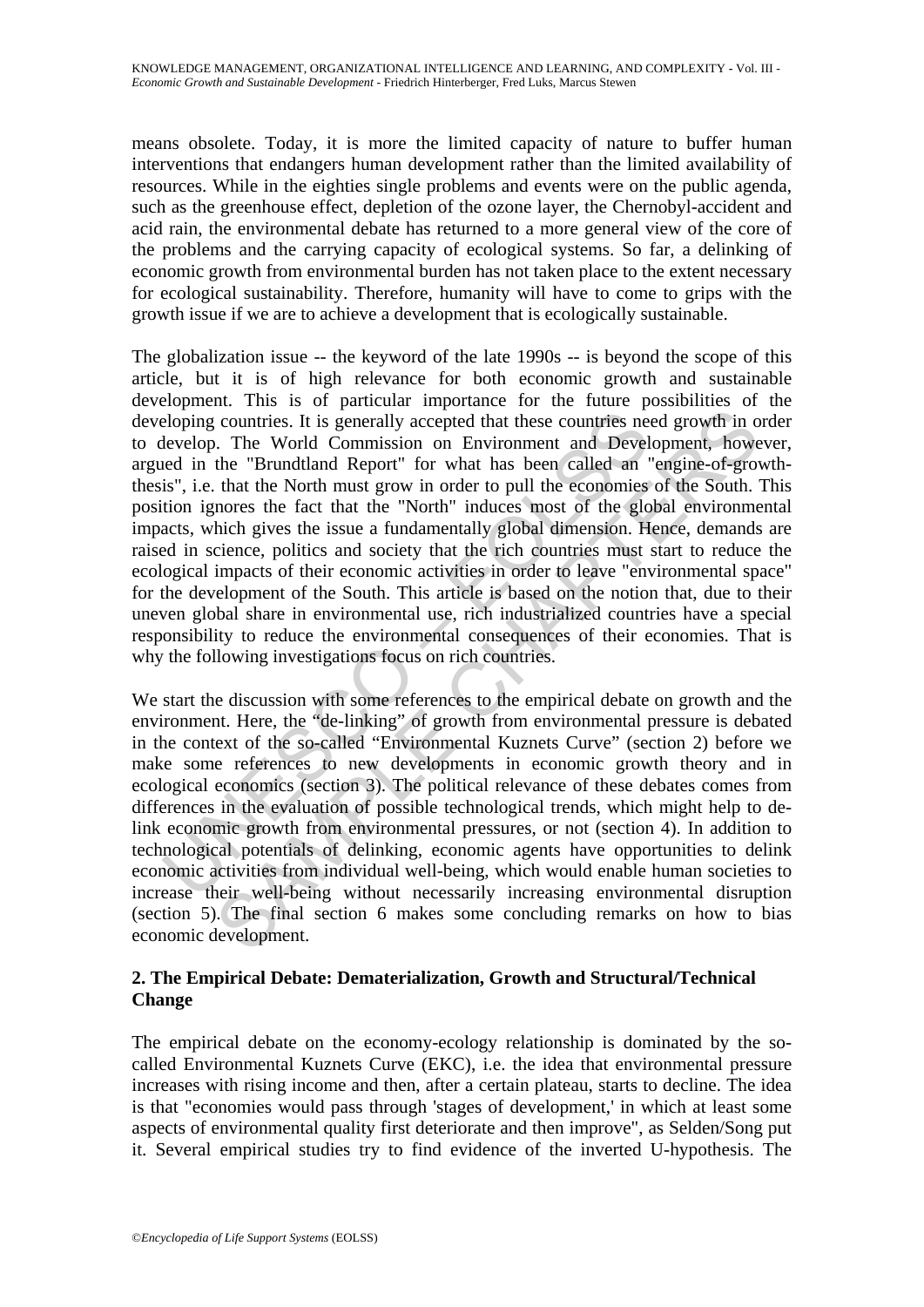results of a study by Jänicke/Münch/Binder show a delinking of resource intensity for industrial OECD countries. De Bruyn/Opschoor modify these results: Their analysis confirms the delinking-hypothesis for the years 1966-1984; for the period 1984 - 1990, however, they discover a *relinking* of resource use and economic growth for the most industrial countries. So far, the thesis of an empirically absolute delinking is doubtful, at least since the mid-80s.

If the EKC case holds, economic growth must be viewed as a positive long-run factor of environmental quality and not as a cause of unsustainability. Three things are important here: First, technological developments, substitution processes and changes in demand could indeed result in a reduced resource intensity of growth, especially in an open political system which is sensitive to public demands for environmental quality. Secondly, so far the EKC relationship has only been observed for certain substances. Thirdly, it could well be that the "turning point" of the EKC is on an income level much too high to be realized on a global level because the ecosystems would collapse before such a turning point is reached. As far as future developments are concerned, the EKC thesis gives no reason to be overly optimistic about an "automatic" delinking of economic activities and environmental pressures. Up to now, problems related to the use of indicators, to the question of explanatory variables other than income and the relevance of the models applied leave it an open question whether there is actually something like an EKC.



Figure 1: Total Material Requirement (TMR) for USA, Germany, Japan, Netherlands, 1975-1994 (Source: World Resources Institute and Wuppertal Institute)

Further information about the empirical relationship between growth and environmental degradation can be generated by a comprehensive indicator of environmental impact potential. Environmental policies over the last decades have largely shifted waste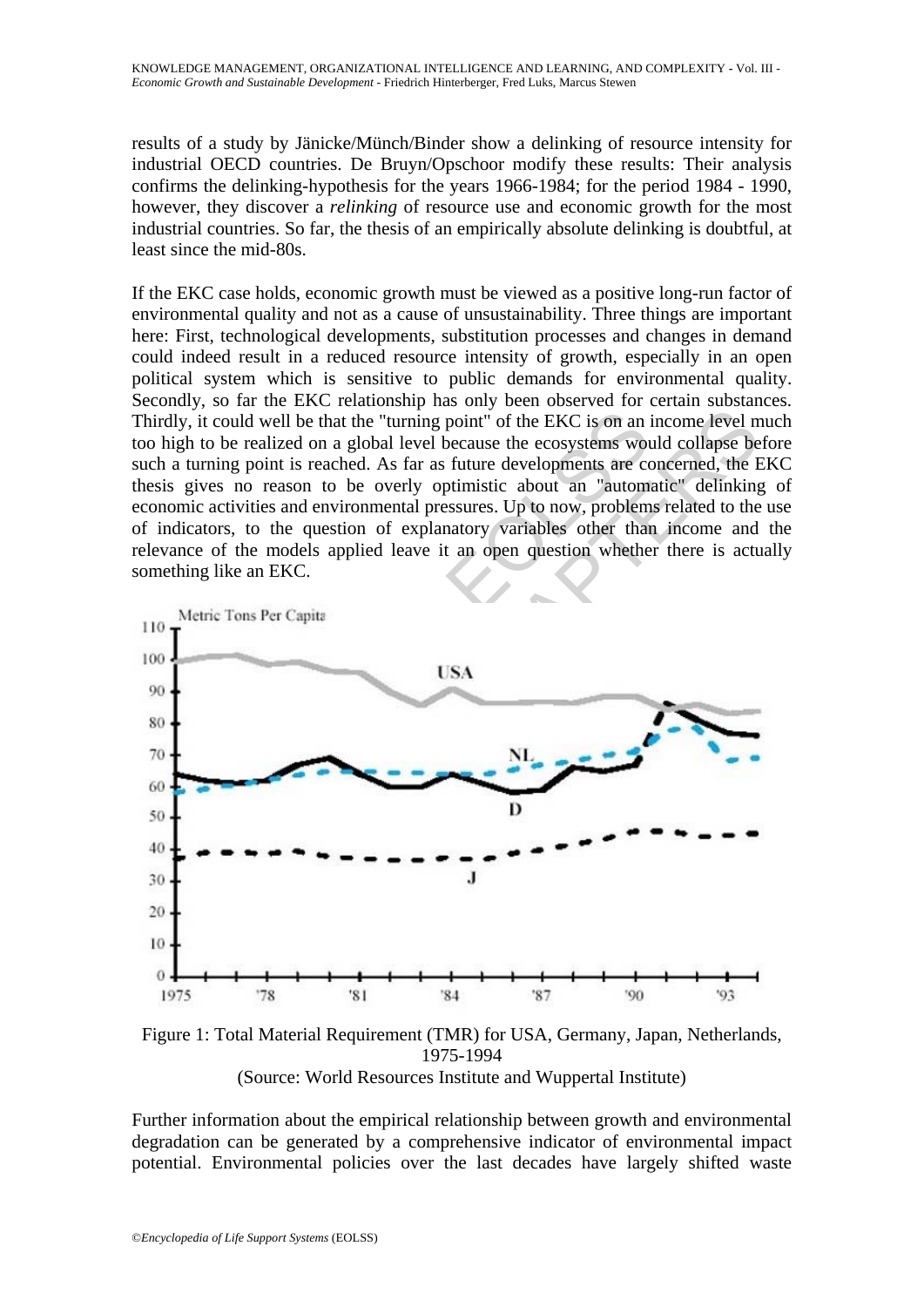emissions from one medium to another without reducing the overall burden. Adriaanse and others present time series which show the development of material flows activated by four industrialized countries (see figure 1). While the "total material requirement" (TMR) for the United States, Germany and the Netherlands have converged to about 70- 80 tons annually per capita, the figures for Japan are considerably lower.

TMR includes not only the resources directly used in economic activities but also socalled hidden flows such as overburden in mining or drainage water in agriculture as well as all materials that are activated in foreign countries by imported goods which are used in a country under investigation. Therefore the magnitude of TMR would not change over time if:

- a shift of material-intensive production occurred from domestic production to imported goods and/or
- different materials were substituted for each other. At least within the paradigm of ecological economics, it is widely acknowledged that the physical scale of the economy is a central determining factor for ecological sustainability (see section 3 below). The material flow approach is a method that can operationalize this scale in a meaningful way.

different materials were substituted for each other. At least with<br>cological economics, it is widely acknowledged that the phy<br>conomy is a central determining factor for ecological sustainabi<br>elow). The material flow appr soco and the parallel for each other. At least within the paraligy and some and the materials were substituted for each other. At least within the paradigral economics, it is widely acknowledged that the physical scale of The (West) German TMR, for example, grew by 55% between 1960 and 1990, four fifth of which were attributable to the first 15 years of that period of massive (re)construction of the German economy. After this, material flows activated by the German economy have remained largely constant, while economic activity grew by an average of 2.6 % p.a. This can be interpreted as a delinking of growth from economic activities, or (relative) dematerialization, which, however, cannot be attributed to conscious dematerialization policies. Investigating these developments in more detail, we can find counter-balancing effects. A study by Moll and colleagues at the Wuppertal Institute investigates the changes in level and structure of economic indicators and material throughput of the German economy between 1980 and 1990. While material flows (in terms of TMR) increased only by 0.8 % in that period, GDP grew by 25 %. A decomposition analysis shows that, *ceteris paribus,* this would have increased TMR by 13% while structural changes forced TMR to decrease (by 22 %).

Additionally, resource extraction technologies became more inefficient (which, again *ceteris paribus*, would have increased TMR by 8 %). These, together with some other (but minor) effects, resulted in keeping TMR in fact almost constant (+0.8%). In spite of this relative delinking of growth and TMR, a constant material flow implies a constant resource use and depletion of ecological systems.

These observations give the basis for demands that technical and structural changes of a growing economy must take a direction different from the past in order to contribute to sustainable development. There are several relevant linkages that can be de-linked, e.g. between the overall environmental impact of economic activities, the matter-energythroughput of economies, Gross Domestic Product, services provided and well-being. Before we discuss possibilities for delinking in detail (see sections 4 and 5) we want to refer to some more theoretical considerations. We ask whether the economic growth theory can help us with identifying the effects of sustainable development on economic growth, and vice versa.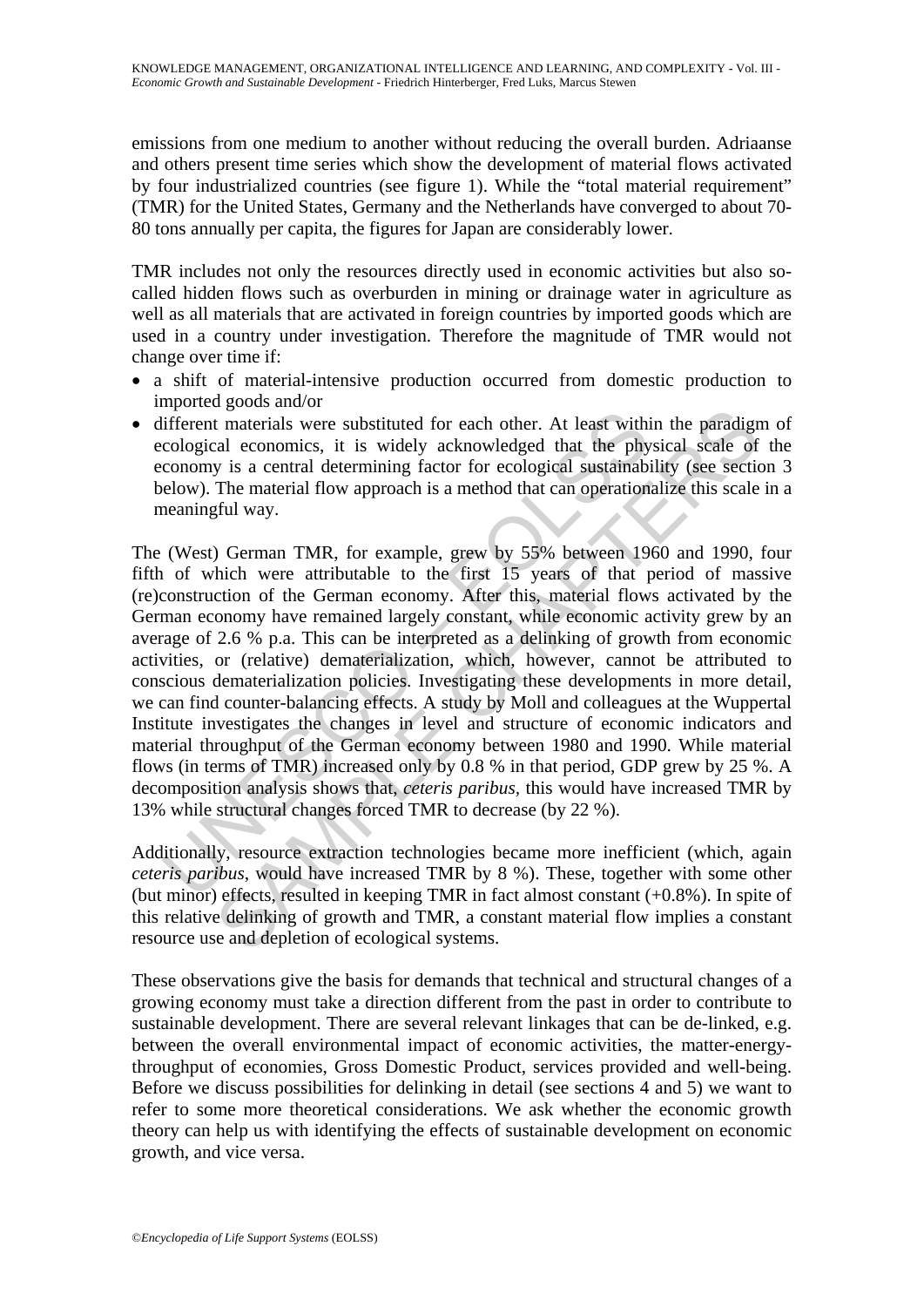- -
- -
- -

# TO ACCESS ALL THE **11 PAGES** OF THIS CHAPTER, Visit: [http://www.eolss.net/Eolss-sampleAllChapter.aspx](https://www.eolss.net/ebooklib/sc_cart.aspx?File=E1-29-04-08)

#### **Bibliography**

Adriaanse, Albert / Bringezu, Stefan / Hammond, Allen / Moriguchi, Yuichi / Rodenburg, Eric / Rogich, Donald / Schütz, Helmut (1997): Resource Flows: *The Material Basis of Industrial Economies*. Washington, D.C.: World Resources Institute. [Description of the methodology for the measurement of material flows and empirical data for selected OECD countries]

Bretschger, Lucas (1997): *The Sustainability Paradigm: A Macroeconomic Perspective*. Discussion paper II/331, Faculty of Economics and Statistics, University of Konstanz. [Multi-sector models which illustrate effects of environmental innovation on growth]

De Bruyn, S.M. / Opschoor, J.B. (1997): Developments in the throughput-income relationship: theoretical and empirical observations. In: *Ecological Economics* 20. 255 - 268. [Empirical study which discovers a relinking of growth and environmental disruption since the mid-80s]

Daly, Herman E. (1991): Elements of Environmental Macroeconomics. In: Costanza, Robert: *Ecological Economics. The Science and Management of Sustainability.* New York/Oxford: Columbia University Press. 32 - 46. [One of the basic articles of the discourse on ecolocigal economics]

thington, D.C.: World Resources Institute. [Description of the methodology for<br>aid flows and empirical data for selected OECD countries]<br>schger, Lucas (1997): *The Sustainability Paradigm: A Macroeconomic Perspec*<br>1, Facul D.C.: World Resources Institute. [Description of the methodology for the measuremes and empirical data for selected OECD countries]<br>
a.c.es. (1997): The Sustainability Paradigm: A Macrocconomic Perspective. Discussion para Hinterberger, Friedrich / Luks, Fred / Stewen, Marcus (1996): *Ökologische Wirtschaftspolitik. Zwischen Ökodiktatur und Umweltkatastrophe.* Berlin et al: Birkhäuser. [A theoretical foundation of an ecological economic policy which aims at the reduction of material flows and an overall increase of resource productivity]

Jänicke, M. / Münch, H. / Binder, M. (1992): *Umweltentlastung durch industriellen Strukturwandel?* Berlin: sigma. [Influential study on the relationship between structural change and environmental burden]

Moll, S. / Bringezu, S. / Femia, A. / Hinterberger, F. (1999): *An Input-Output Approach to Analyse the Total Material Requirement (TMR) of National Economies.* - Proceedings of the 3rd ConAccount workshop, Amsterdam 21 November 1998 (forthcoming) [An empirical analysis of material flows activated by the German economy 1960-1990]

Selden, Thomas M. / Song, Daquing (1994): Environmental Quality and Development: Is There a Kuznets Curve for Air Pollution Emissions? In: *Journal of Environmental Economic and Management* 27. 147 - 162. [Article on the EKC-hypothesis]

Solow, Robert M. (1974): The Economics of Resources or the Resources of Economics. In: *American Economic Review* 64 (2), May. 1 - 14. [Neoclassical position on natural resource scarcities]

WCED (World Commission on Environment and Development)(1987): *Our Common Future*. Oxford/New York: Oxford University Press. [The Brundtland-report, the "classic" text of the discourse on sustainable development]

#### **Biographical Sketches**

**Friedrich Hinterberger**, born 1959, economist. He studied at the Johannes Kepler Universität in Linz, Austria and received his doctorate at the Justus Liebig Universität Gießen